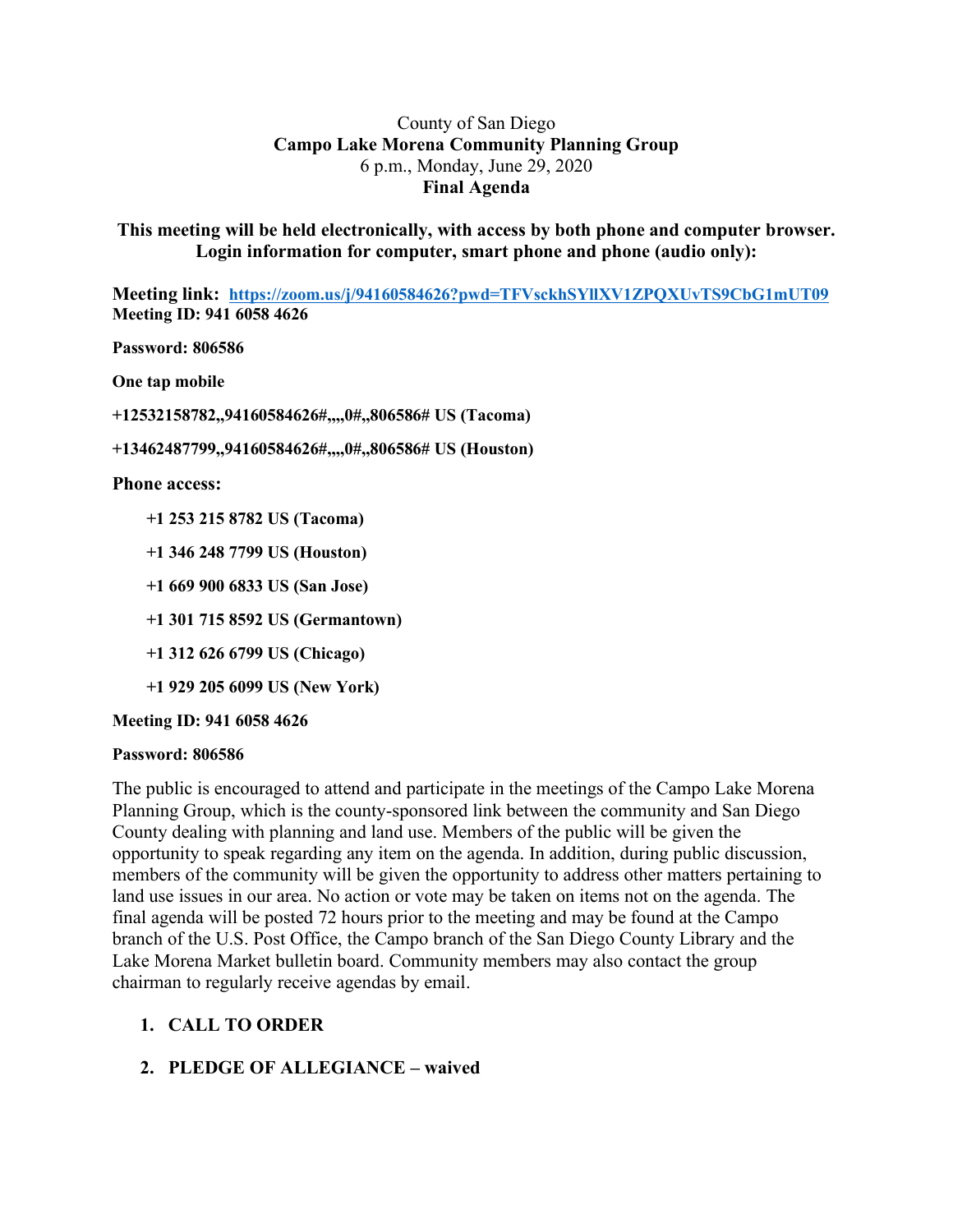| 3. ROLL CALL: 1-Joe Carmody         | 4 - vacant    | 7- Bob Shea |
|-------------------------------------|---------------|-------------|
| 2- Lisa Davis                       | 5- Rob Romero |             |
| 3- Billie Jo Jannen 6- Steve Biddle |               |             |

### **4. APPROVAL OF MINUTES**: February 24, 2020

**5. PUBLIC DISCUSSION:** At this time, the public is invited to speak on any item that does not appear on the agenda. Public speakers will be limited to 2 minutes.

### **6. NEW BUSINESS:**

**a. ATT cell tower battery update.** Modification to an existing Major Use Permit in favor of AT&T to add emergency backup generators to each site in California. AT&T Telecom Facilities are the platform for the FirstNet infrastructure that will connect emergency responders from several different jurisdictions to one frequency. **Discussion and vote.**

**b. Cameron Corners microgrid, to be built, owned and operated by SDG&E. Intended to maintain vital services during power outages,** the project is going on a 25-acre property at/near Cameron Corners that is currently in probate. It may consist of 5-6 acres of solar panels and 6-8 40-foot cargo containers to hold batteries. It will power the gas stations, nonemergency doctors' offices, and possibly the library. Supported service won't include our main grocery store, the feed store, the post office, the community center, or the sheriff's substation. When the power is on, the solar panels will feed into the local grid. The permit would be issued solely by CPUC, and local permitting authorities will have minimal input. **Discussion and vote.**

**c. Report on Camp Lockett, Camp Lockett Interest Group Chairman Larry Johnson.** Status, progress and time line for the Camp Lockett property project that is associated with the CLIG non-profits. **Discussion only.**

# **7. OLD BUSINESS:**

**a. Standing subcommittee reports (no action):** Groundwater, Rob Romero; Sewer and Septic, Joe Carmody; Community Economic Impacts, Steve Biddle; Traffic and Public Safety, Bob Shea.

**b. Ad hoc subcommittee reports (no action):** Solar Projects, Rob Romero; Cannabis, Rob Romero and Steve Biddle.

# **c. Chairman's Report, Billie Jo Jannen (no action):**

# **8. CORRESPONDENCE AND ANNOUNCEMENTS**

**a. The Star Ranch vesting and landscape architecture maps** are available, both at meetings and by appointment with the CLMPG chairman. Staff has delayed release of the EIR until it can figure out what type of greenhouse gas analysis large projects should include**.** The ranch was offered for sale in an announcement sent out in late November 2018. **The proposed plan is still in play and is part of the property offering, but will be abandoned if purchased by conservation entities.**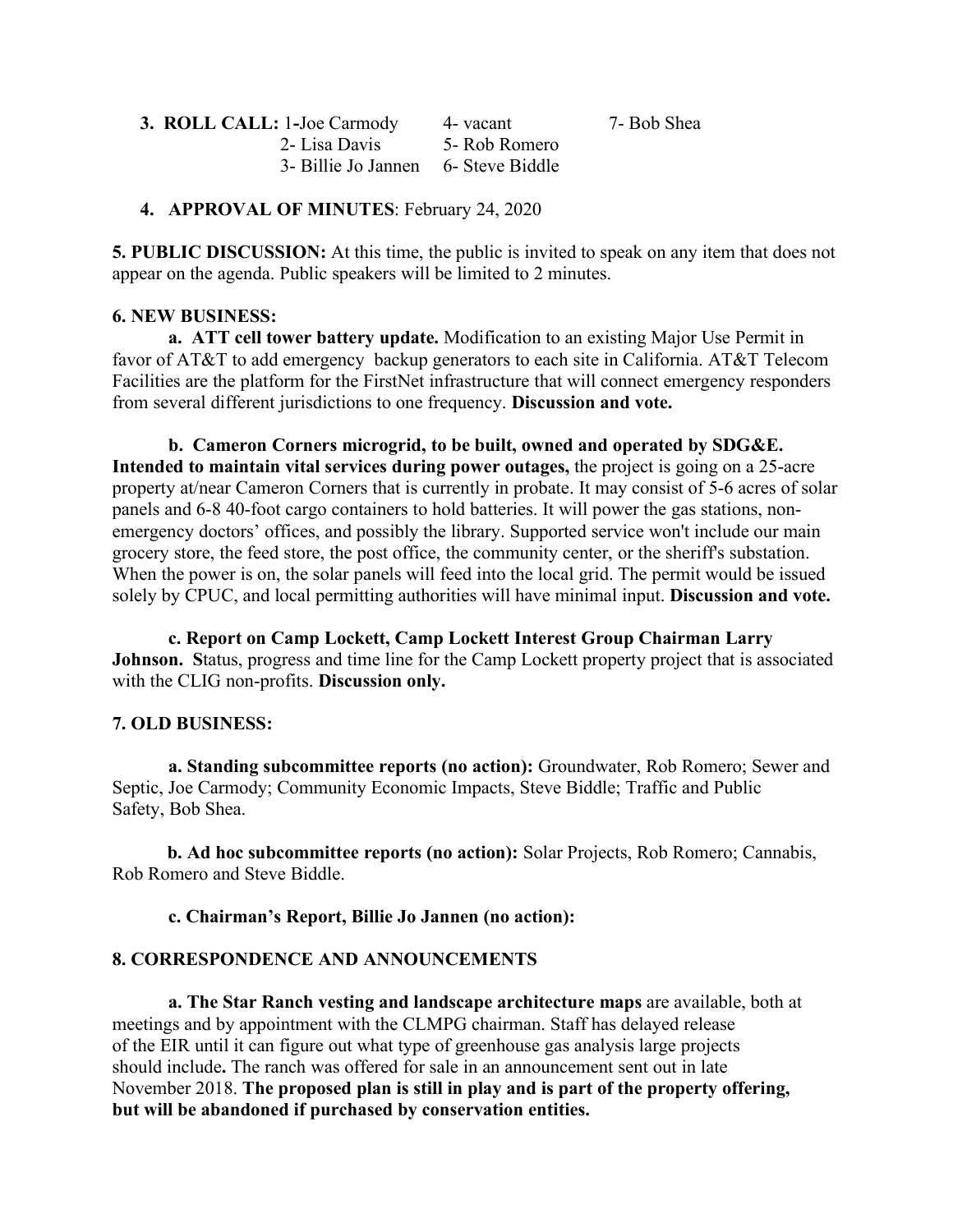**b. We have the plans for Forefront Power's 17-acre industrial solar application at 1827 Lake Morena Drive.** They are available, both at regular meetings and by appointment with the CLMPG chairman or Solar Subcommittee chairmen. Please contact Solar Subcommittee Chairman Rob Romero to participate in formulating community responses to the several phases of planning.

**c. Notice of April 2 virtual town hall on COVID-19 with Sup. Dianne Jacob and Dr. Wilma Wooten, chief of public health. Forwarded to group.**

**d. Notice of April 3, 2020 Planning Commission hearing .** Meeting was held virtually. Video archives here: https://www.sandiegocounty.gov/pds/PC/sop/PCHearing\_stream.html. **Forwarded to group.**

**e. Notice for Webex Workshops for the 2021-22 Caltrans Sustainable Planning Grant application. Forwarded to group.**

**f. Notice of April 17 Otay Ranch Resort Village 13 Planning Commission hearing.** Video archives here: https://www.sandiegocounty.gov/pds/PC/sop/PCHearing\_stream.html. **Forwarded to group.**

**g. Notice for District 2 virtual town hall on COVID-19 and support for businesses.** Sup. Dianne Jacob, and James Sly, Vice President/COO, East County Economic Council and Director of the San Diego and Imperial Small Business Development Center. **Forwarded to group.**

**h. Notice of May 6 webinar on components of Senate Bill 743, which changes how counties must evaluate transportation impacts of projects.** Project webpage here: https://www.sandiegocounty.gov/content/sdc/pds/SB743.html. **Forwarded to group.**

**i. Notice of third (May 6) virtual town hall on COVID-19.** District 2 Sup. Dianne Jacob, Poway Mayor Steve Vaus, El Cajon Mayor Bill Wells. **Forwarded to group.**

**j. Notice of second (May 20) webinar on the new transportation bill, SB 743. Forwarded to group.**

**k. Notice from BPG Chairman Donna Tisdale that a Record of Decision on the Campo Wind project was published May 12.** The entire project – consisting of 60 4.2 MW turbines – was approved for placement on Campo Reservation. **Forwarded to group.**

**l. Notice of Board of Supervisor's June 3 hearing on Otay Ranch Village 14 and planning areas 16 and 19.** The project is for 1,266 homes on lands divided between Jamul-Dulzura and Otay planning areas. Project page here: https://www.sandiegocounty.gov/pds/ceqa/ OtayRanchVillage14.html. **Forwarded to group.**